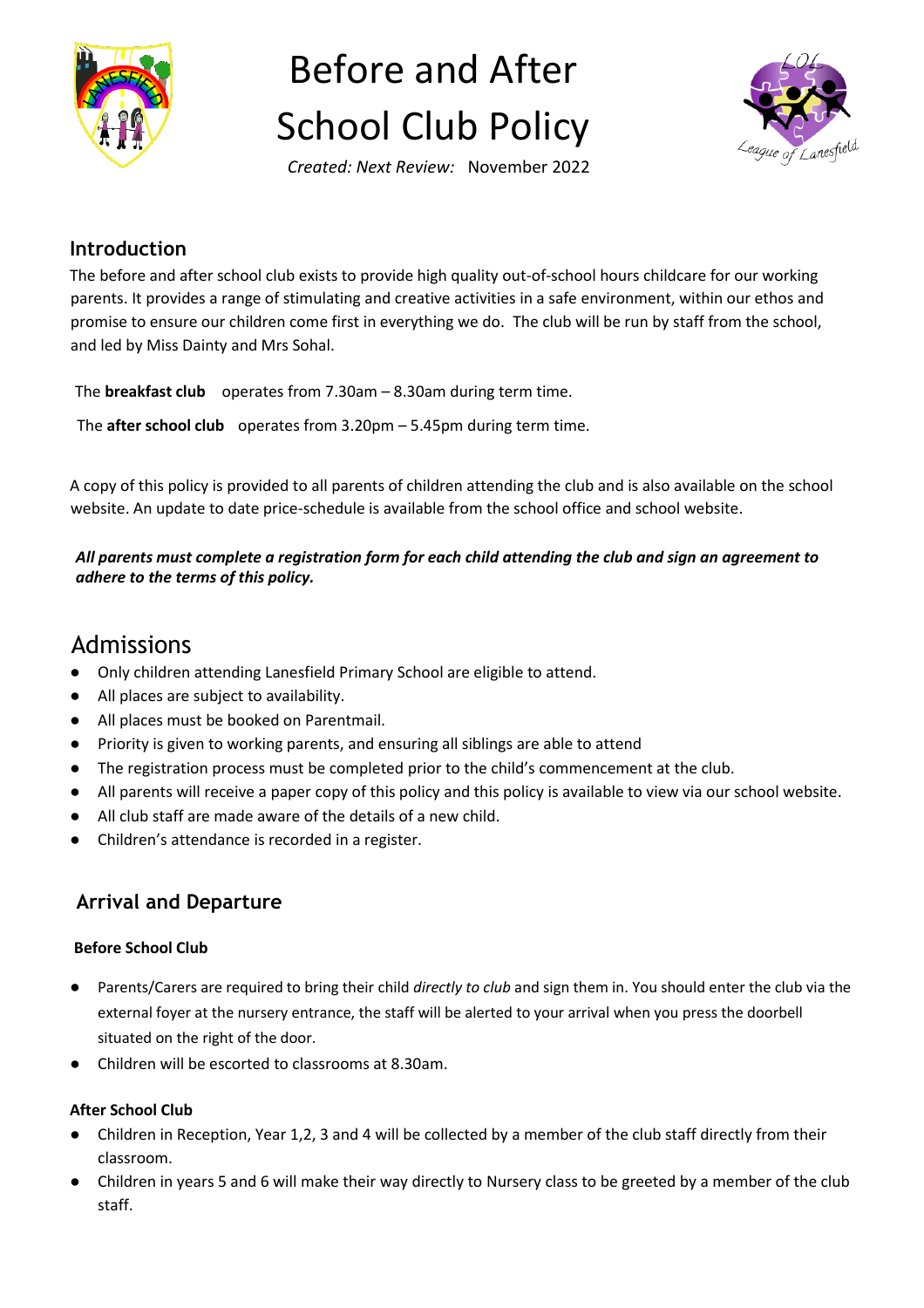● The club staff will take a register of all children and will liaise with the class teacher/school office to determine any reason why a child is not accounted for or has arrived without being booked onto Parentmail.

#### **Departure**

- When a child is collected at the end of or during a session, they must be signed out by a parent/carer or named collector and the time recorded.
- The parent/carer or named collector must inform a member of staff that they are collecting and signing out a child.
- Parents/carers must ensure that any person who may collect their child is listed on the registration form, has a password and that it is kept fully up to date.
- Parents must inform Club staff if their child is going to be absent from Club by phoning the school office or emailing: lol@lanesfieldprimary.co.uk.

#### **Daily Routine Morning**

**session** 

- Morning session begins at 7.30am when toast is readily available. Children should arrive for breakfast club no later than 8.15am. Breakfast is not served after 8.15am.
- 8.25am tidy up time encouraging the children to take responsibility for the environment.
- 8.30am children collect their coats and bags. Children are escorted to their classrooms.

#### **After school session**

- 3.20pm All children collected/make their way to Nursery class for registration.
- 3.30pm 3.45pm children will be given a healthy snack and drink; staff members will sit with the children at this time. Children can then choose from a range of play and planned activities, both indoors and outdoors.
- 5.00pm children will have their second snack.
- 5.35pm tidy up time encouraging the children to take responsibility for the environment.
- 5.45pm Last Collection time.
- 5.45pm 6.00pm No children. Staff tidy and prepare for breakfast club.

#### **Behaviour**

Whilst attending Club children are expected to follow the school ethos and rules. The school behaviour management policy applies at all times, including the rewards and sanctions. Club have their own ABC behaviour record.

#### **First Aid**

The school first aid and administration of medication policy applies at all times.

Parents of any child who becomes unwell during Club will be contacted immediately. If a child is sent home during school hours, the school office will inform the Club of their absence.

### **Missing or Uncollected children**

#### Missing children

In the event that a child goes missing, the following procedure will be undertaken:

Senior school staff and DSL (Designated Safeguarding Lead) will be informed of the missing child.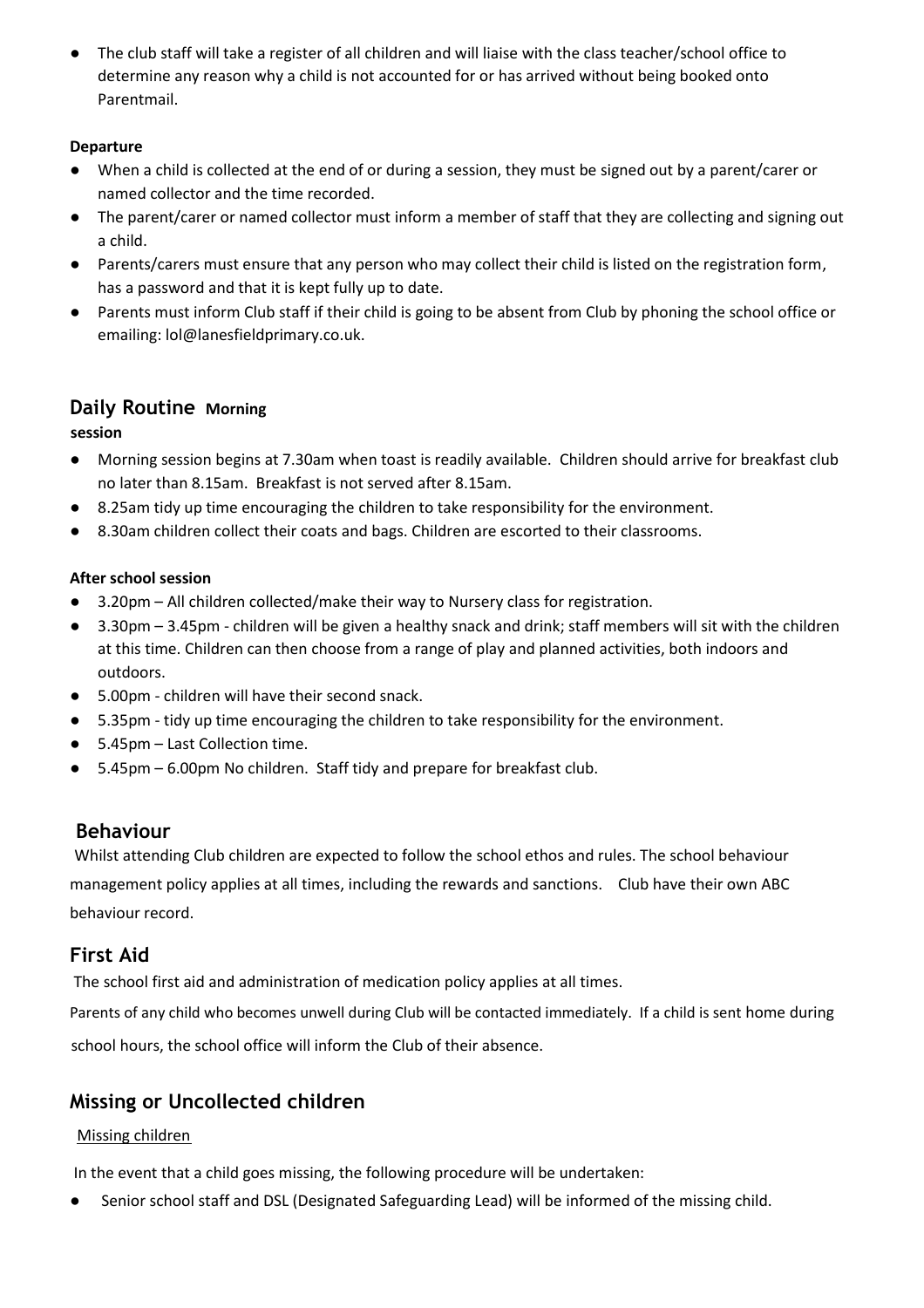Club supervisor will search the inside of the building and delegate an outside search of the building to another member of staff. If the child remains missing, the emergency services will be contacted.

#### Uncollected children

If a child has not been collected by 5:45pm parents will be contacted in the first instance by telephone.

Senior school staff and DSL (Designated Safeguarding Lead) will be informed.

The additional contacts parents have provided will be telephoned in the second instance. If these contacts are unavailable after approximately 45 minutes, the police and Social Services will be informed.

#### **A charge will be levied for late collection. A fee will be applied for late collection from 6:00pm onwards at £1 per minute per child.**

#### **Payment of Fees**

Fees are to be paid in advance via Parentmail at the time of booking.

The parent signing the clubs registration form is known as the 'contracting parent' and is responsible for payment of all fees.

*If a parent is experiencing difficulty with payment of their fees, they should contact the Finance Assistant as soon as possible. Our staff will treat all matters confidentially and arrange for discussions in private.*

We are also willing to take childcare vouchers.

Sessions will be 'released' for booking on a termly basis. Sessions will be allocated on a first-come, first-served basis with working parents prioritised. Parents will be informed when sessions have been released via text message and the school newsletter.

**The current session capacity is 24 children.** 

#### **Related Whole School Policies:**

The before and after school club is an extension of the school, so all school policies apply to the running of this provision. Of particular note are:

- Safeguarding and Child protection policy.
- Equal opportunities policy.
- Health and Safety policy.
- First aid and administration of medicines.
- Online safety policy.